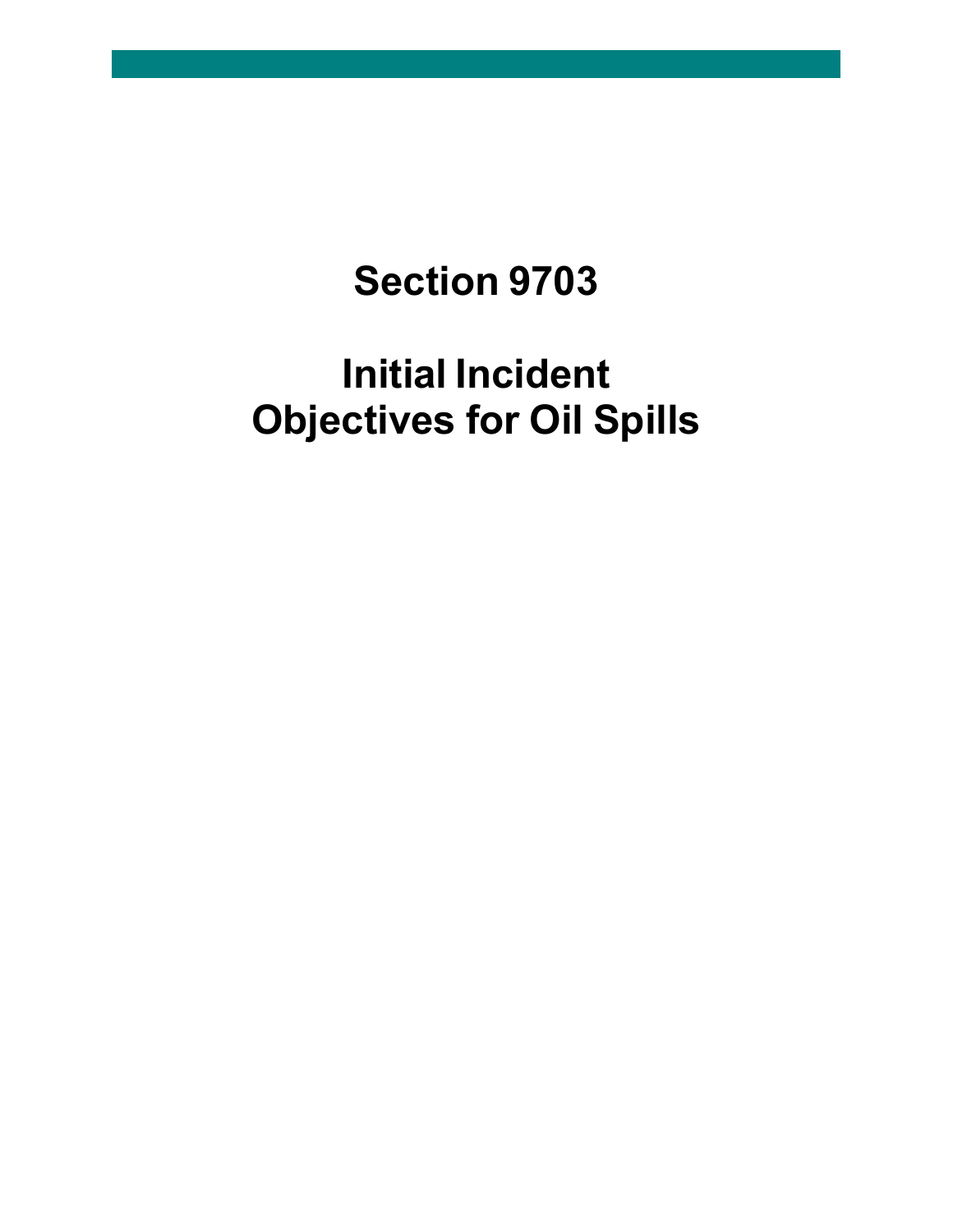## **Overview**

The following information is provided as guidance by the Northwest Area Committee (NWAC) to assist as appropriate the Incident Commander (IC)/Unified Command (UC) when determining Objectives, Priorities, Critical Information Requirements, and Tasks (Tasks that are tracked on the Incident Command System [ICS] 233 Open Action Tracker).

The information is not prescriptive, and it is not the intention of the NWAC that all the suggested example items be utilized, unless warranted by incident specifics.

It is crucial for the IC/UC to quickly determine a set of clear, high level objectives during any incident or exercise and then convey those to Operations, who will then be able to expeditiously develop appropriate Strategies and Tactics from those Command Objectives.

**Incident Objectives:** Below is an example ICS 202 form which contains high-level objectives relative to incidents envisioned under the Northwest Area Contingency Plan. This list is not exhaustive; however, it does provide some Incident Objectives that would most likely be appropriate when responding to spills of oil. If the incident is more complex, it is expected by the NWAC committee that the IC/UC will expeditiously set additional Incident Objectives most appropriate to the incident or exercise. The NWAC recommends that the IC/UC refer to Chapter 4 of the 2014 United States Coast Guard (USCG) Incident Management Handbook for choosing the most appropriate Incident Objectives for each specific incident/exercise.

The NWAC also recommends that when IC/UC is preparing Incident Objectives, Priorities, and Critical Information Requirements that a large paper copy of the ICS 233 Open Action Tracker is posted for the IC/UC to add and assign tasks that will come up in IC/UC meetings.

| 1. Incident Name                                                    | 2. Operational Period (Date/Time) | <b>INCIDENT OBJECTIVES</b> |  |  |  |
|---------------------------------------------------------------------|-----------------------------------|----------------------------|--|--|--|
|                                                                     | From:<br>To:                      | <b>ICS 202-OS</b>          |  |  |  |
| 3. Overall Incident Objective(s)                                    |                                   |                            |  |  |  |
| 1. Ensure the Safety of Citizens and Response Personnel             |                                   |                            |  |  |  |
| 2. Control the Source of the Spill                                  |                                   |                            |  |  |  |
| 3. Manage Response Effort in a Coordinated Manner                   |                                   |                            |  |  |  |
| 4. Protect Environmentally and Culturally Sensitive Areas           |                                   |                            |  |  |  |
| 5. Contain & Recover Spilled Material                               |                                   |                            |  |  |  |
| 6. Recover & Rehabilitate Injured Wildlife                          |                                   |                            |  |  |  |
| 7. Clean Up Product from Impacted Areas                             |                                   |                            |  |  |  |
| 8. Keep the Public and Stakeholders Informed of Response Activities |                                   |                            |  |  |  |
| 9. Minimize Economic Impacts                                        |                                   |                            |  |  |  |
| 10. Terminate the Response (Demobilization)                         |                                   |                            |  |  |  |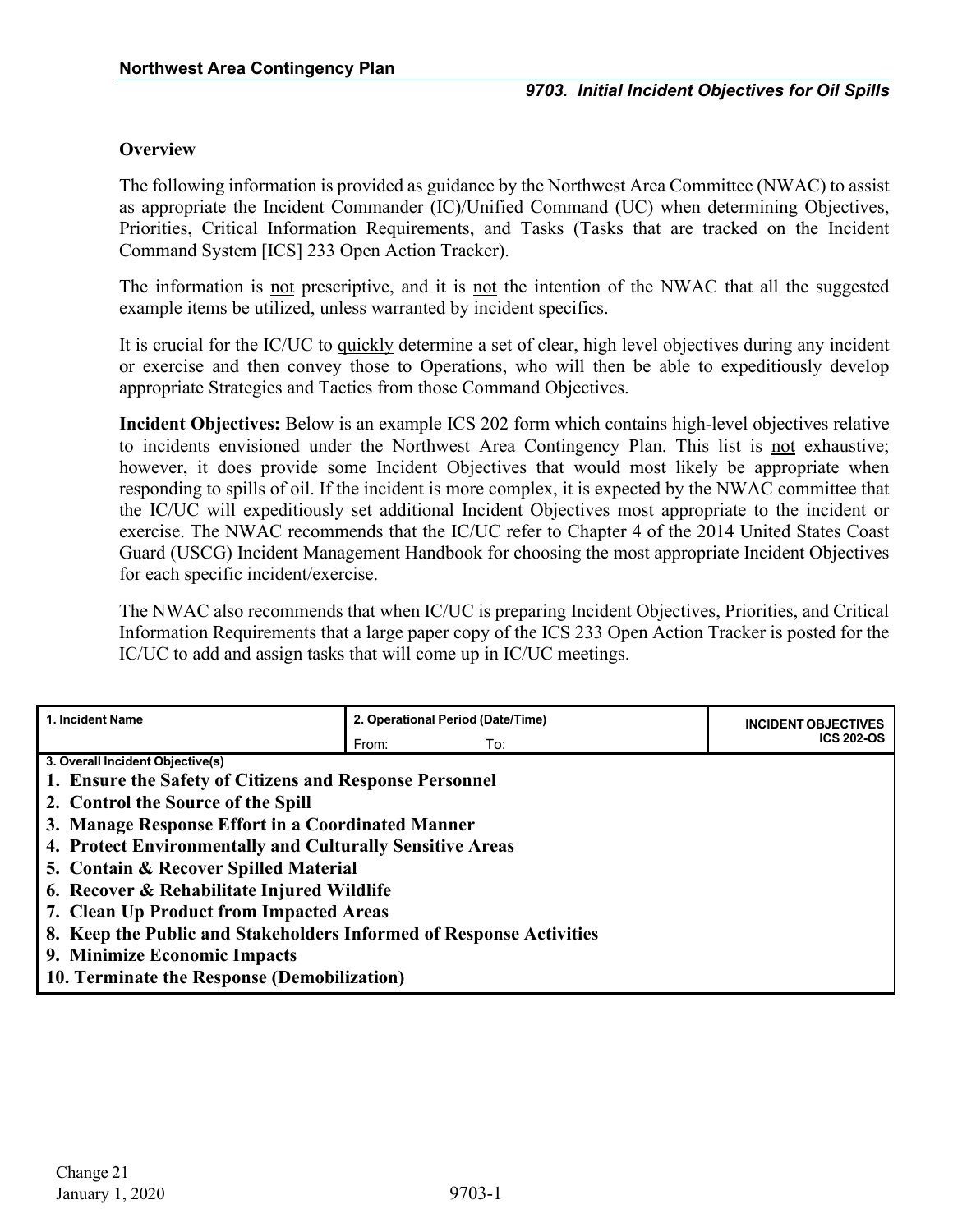**4. Objectives for specified Operational Period (Example) Ensure the Safety of Citizens and Response Personnel Protect Environmentally and Culturally Sensitive Areas Contain & Recover Spilled Material Keep the Public and Stakeholders Informed of Response Activities**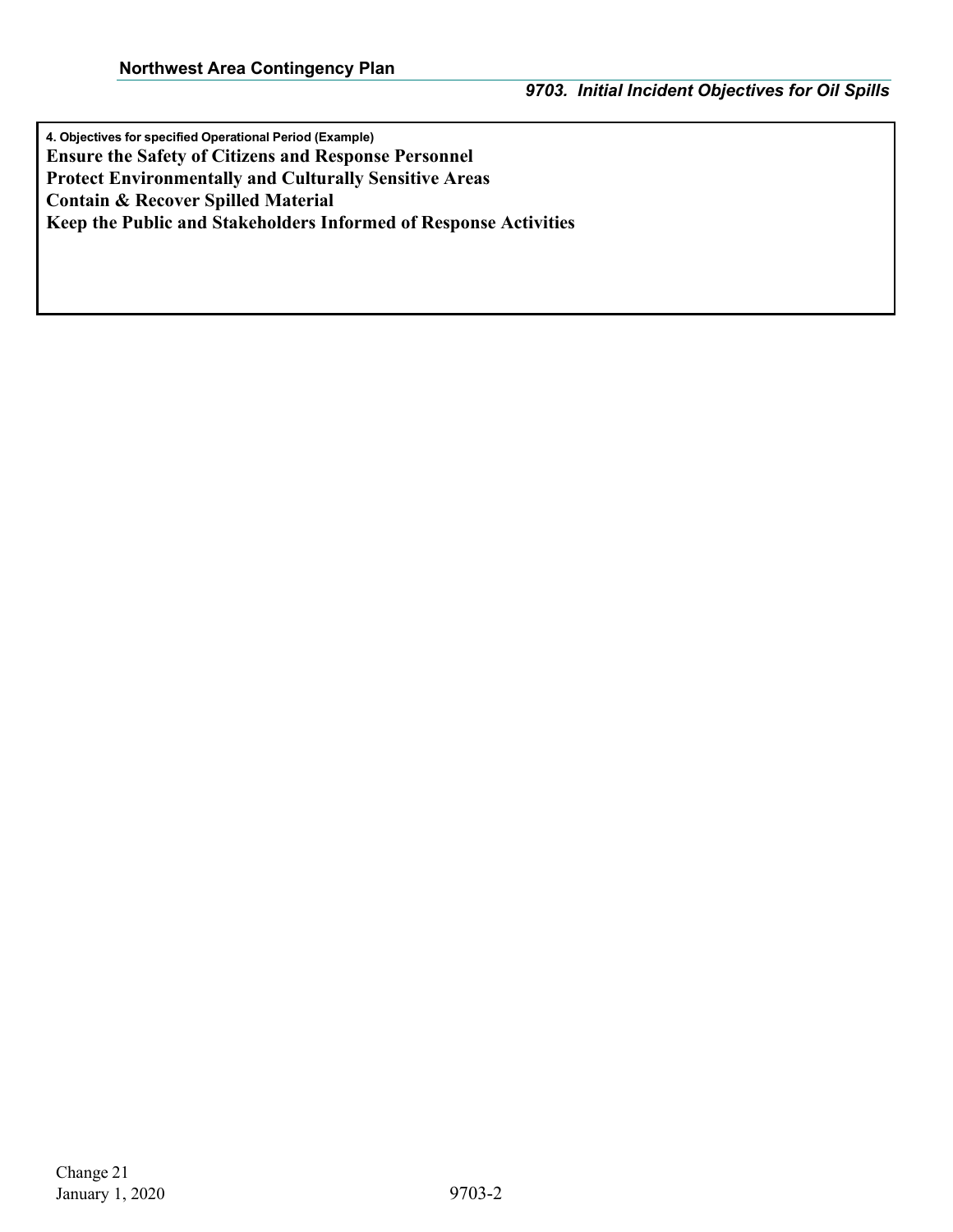| 4. Objectives for specified Operational Period (Continued)                                             |  |
|--------------------------------------------------------------------------------------------------------|--|
| 5. Safety Message for Specified Operational Period<br>Approved Site Safety Plan Located at:            |  |
| 6. Weather<br>See Attached Weather Sheet                                                               |  |
| 7. Tides/Currents<br>See Attached Tide/Current Data                                                    |  |
| 8. Time of Sunrise<br><b>Time of Sunset</b>                                                            |  |
| 9. Attachments (mark "X" if attached)                                                                  |  |
| □ Organization List (ICS 203-OS)<br>Medical Plan (ICS 206-OS)<br>Resource at Risk Summary (ICS 232-OS) |  |
| Assignment List (ICS 204-OS)<br>□Incident Map(s)                                                       |  |
| □ Communications List (ICS 205-OS)<br>□Traffic Plan<br>П                                               |  |
| 10. Prepared by: (Planning Section Chief)<br>Date/Time                                                 |  |
| <b>INCIDENT OBJECTIVES</b><br><b>ICS 202-OS</b>                                                        |  |

#### **Key Decisions/Procedures, Priorities and Limitations/Constraints**

Another important function of the IC/UC is to identify and document IC/UC strategic direction and guidance through Key Decisions/Procedures, Priorities and Limitations/Constraints for use during the next operational period. This information is captured in an ICS202A form, an example of which is shown below. While these are all critical elements for the IC/UC to identify and capture, the Key Decisions/Procedures, Priorities and Limitations/Constraints are not Incident Objectives and should not be treated as such. The NWAC recommends the IC/UC refer to Chapter 4 of the 2014 USCG Incident Management Handbook for guidance on these key factors.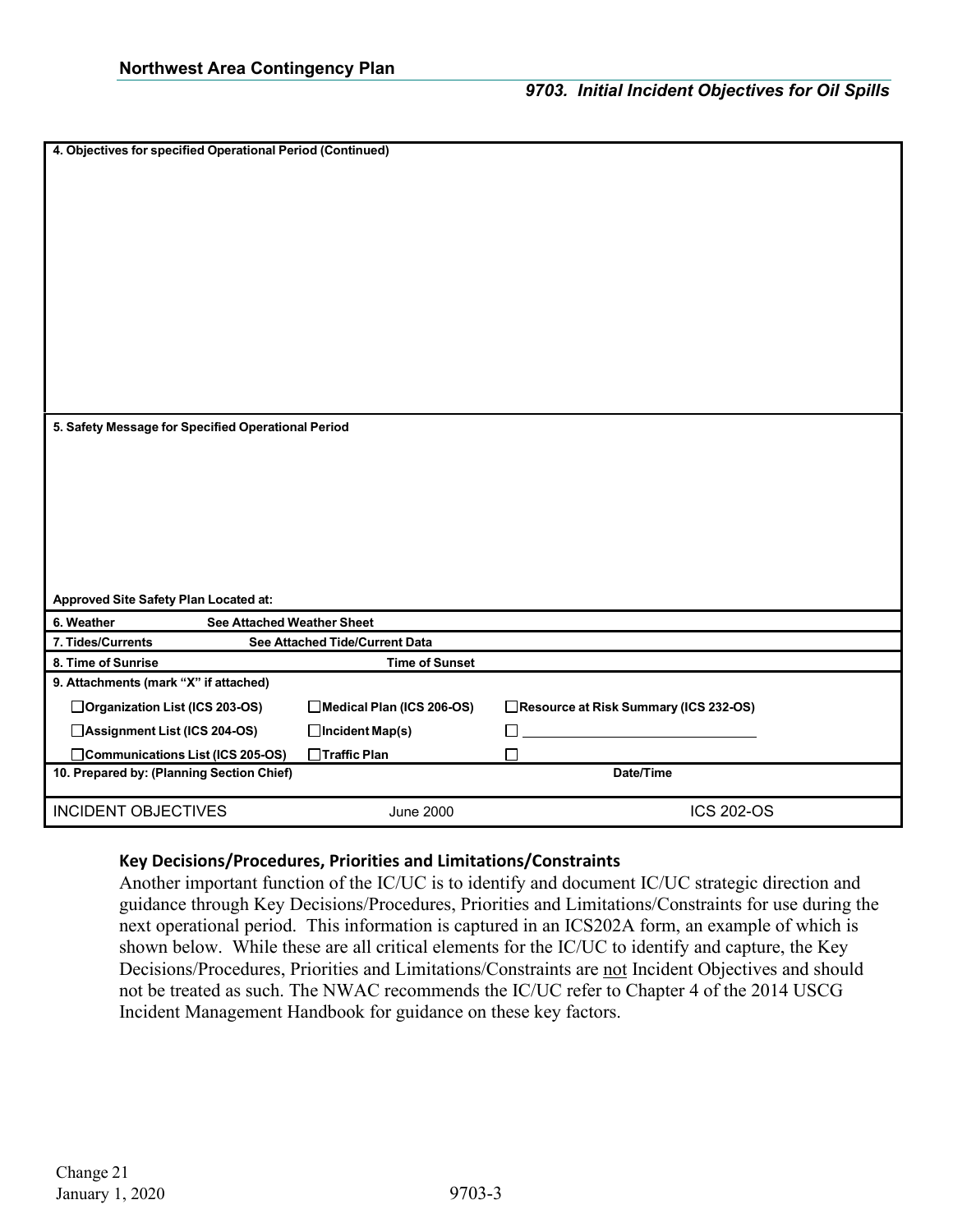## *9703. Initial Incident Objectives for Oil Spills*

| 1. Incident Name                         |       | 2. Operational Period (Date/Time) | <b>Command Direction</b><br><b>ICS 202A-CG</b> |  |
|------------------------------------------|-------|-----------------------------------|------------------------------------------------|--|
|                                          | From: | To:                               |                                                |  |
| 3. Key Decisions and Procedures:         |       |                                   |                                                |  |
|                                          |       |                                   |                                                |  |
|                                          |       |                                   |                                                |  |
|                                          |       |                                   |                                                |  |
|                                          |       |                                   |                                                |  |
|                                          |       |                                   |                                                |  |
|                                          |       |                                   |                                                |  |
|                                          |       |                                   |                                                |  |
|                                          |       |                                   |                                                |  |
|                                          |       |                                   |                                                |  |
|                                          |       |                                   |                                                |  |
|                                          |       |                                   |                                                |  |
|                                          |       |                                   |                                                |  |
|                                          |       |                                   |                                                |  |
|                                          |       |                                   |                                                |  |
| 4. Priorities:                           |       |                                   |                                                |  |
|                                          |       |                                   |                                                |  |
|                                          |       |                                   |                                                |  |
|                                          |       |                                   |                                                |  |
|                                          |       |                                   |                                                |  |
|                                          |       |                                   |                                                |  |
|                                          |       |                                   |                                                |  |
|                                          |       |                                   |                                                |  |
|                                          |       |                                   |                                                |  |
|                                          |       |                                   |                                                |  |
|                                          |       |                                   |                                                |  |
|                                          |       |                                   |                                                |  |
| 5. Limitations and Constraints:          |       |                                   |                                                |  |
|                                          |       |                                   |                                                |  |
|                                          |       |                                   |                                                |  |
|                                          |       |                                   |                                                |  |
|                                          |       |                                   |                                                |  |
|                                          |       |                                   |                                                |  |
|                                          |       |                                   |                                                |  |
|                                          |       |                                   |                                                |  |
|                                          |       |                                   |                                                |  |
|                                          |       |                                   |                                                |  |
|                                          |       |                                   |                                                |  |
|                                          |       |                                   |                                                |  |
|                                          |       |                                   |                                                |  |
| 6. Prepared by: (Planning Section Chief) |       | Date/Time                         |                                                |  |
|                                          |       |                                   |                                                |  |
| <b>Command Direction</b>                 |       |                                   | ICS 202A-CG (rev 03/2013)                      |  |

### **Additional TASKS/WORK ASSIGNMENTS**

In addition to operational and management objectives, the IC/UC will assign tasking not captured in the Incident Action Plan. These functional tasks and open actions are typically captured on an Incident Open Action Tracker (ICS 233-CG) during IC/UC meetings. Some examples of common tasks/work assignments can be found in Chapter 4 of the 2014 USCG Incident Management Handbook.